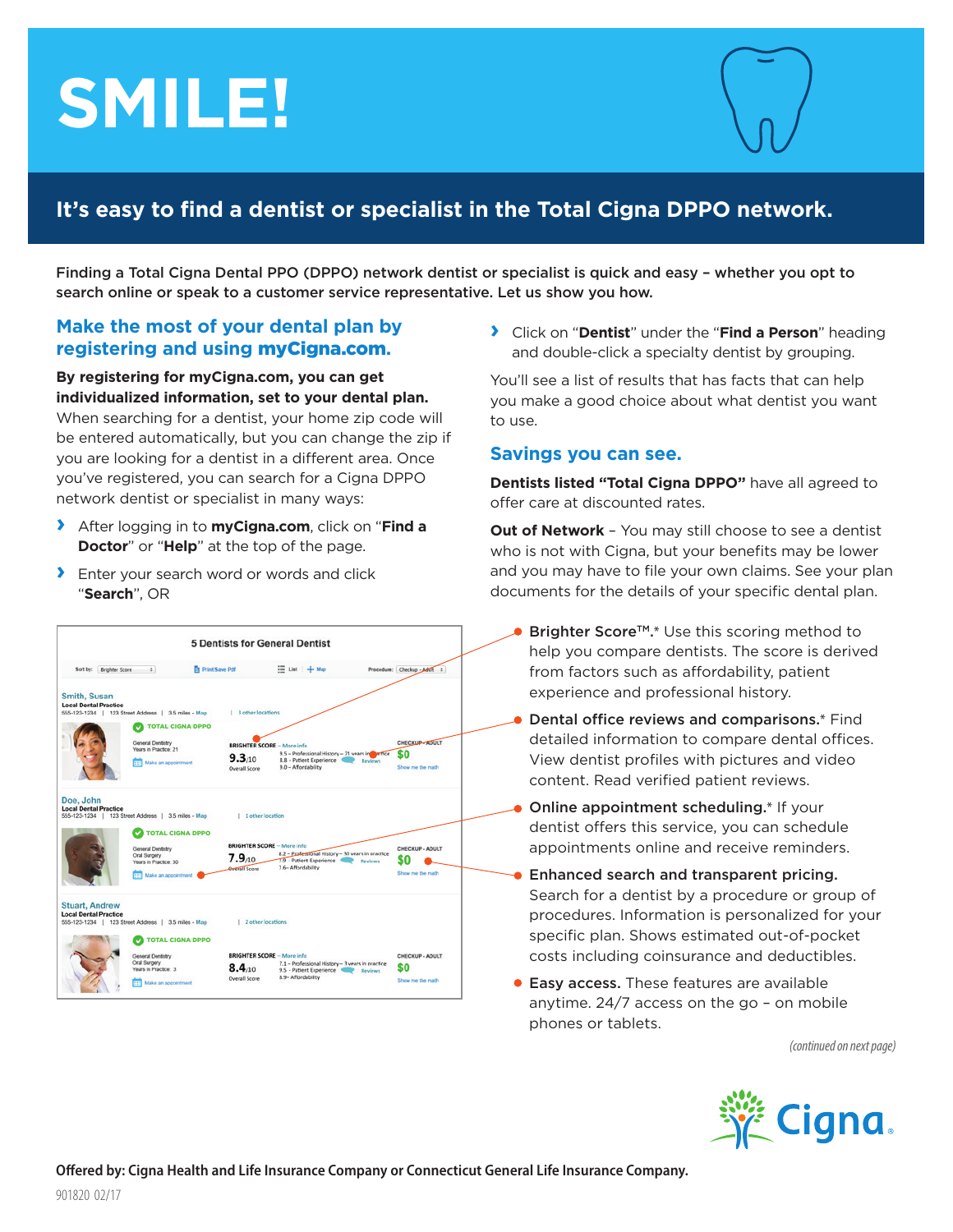# **Brighter Score™**

The Brighter Score gives a quick and useful way to compare dentists and specialists in our networks. It's based on these important pieces of information:

- **1. Professional History** a dentist's training and dental school background, as well as a review of their dental license history, years of experience and any advanced training they have received.
- **2. Patient Experience** takes into consideration verified patient reviews, office amenities and technology and online reputation.
- **3. Overall Affordability** measures the estimated out-of-pocket costs you can expect to pay for the most common dental procedures.



#### **View Dentist Details**

You can also view data about the dentist, along with office photos and videos. You can even make online appointments and get reminders for dentists who offer this service. If the dentist has more than one office, this information will be shown in the detail section. You can also get this information on the **myCigna** mobile app.\*\*

#### **If you are not registered on myCigna.com, you can still search for a DPPO network dentist from the online directory on Cigna.com.**

Because this is a public site, you don't need to register or log in to view search results. Just keep in mind that you'll only be able to view limited information about dentists such as office address, network type and contact information. Brighter Scores, patient reviews and other facts that are on **myCigna.com** aren't on **Cigna.com**.

- **›** Go to **Cigna.com**, click on "**Find a Doctor**" at the top of the screen.
- **›** Then, choose a Directory by clicking on the "**For Plans Offered through Work or School**" option.
- **›** Next, click on "**Find a…Dentist.**"

Enter **search location** – city, state or zip code.

- **› Select a plan** by clicking on the **Pick** drop down icon and selecting "**Cigna Dental PPO or EPO**" under the **Dental Plans** section. Then press "**Choose.**"
- **›** If you want to narrow your search, you can also type in **key words**, like dentist name, specialty type or office name. Then, click "**Search.**"

| <b>SELECT A PLAN FOR YOUR SEARCH</b>                                                                                                                                           | CANCE                   |
|--------------------------------------------------------------------------------------------------------------------------------------------------------------------------------|-------------------------|
| IF YOU ALREADY HAVE A CIGNA PLAN                                                                                                                                               |                         |
| Log into your myCigna account so you find the doctors covered by your plan and can see what you may pay for many of the most common procedures.                                |                         |
| IF YOU ARE LOOKING FOR A CIGNA PLAN                                                                                                                                            |                         |
| Select a plan for your search to find health care professionals who accept it.                                                                                                 |                         |
| PLANS AVAILABLE IN YOUR SEARCHED LOCATION: CHICAGO, IL                                                                                                                         |                         |
| <b>NEDICAL PLANS</b>                                                                                                                                                           | No Plan Selected        |
| - DENTAL PLANS                                                                                                                                                                 | Cigna Dental PPO or EPO |
| C Ramind me later                                                                                                                                                              |                         |
| Cigna Dental PPO or EPO                                                                                                                                                        |                         |
| C Cigna Dental Care HMO                                                                                                                                                        |                         |
| Look for dentists who are "Cigna DPPO Advantage" on the search results page. Seeing a Cigna DPPO Advantage dentist may provide a better benefit<br>level with greater savings. |                         |
| Choice Plus or PPO Radius network customer:                                                                                                                                    |                         |
| Log in to myCigna to find your covered dentists and dental services.                                                                                                           |                         |
|                                                                                                                                                                                |                         |
| <b>CHOOSE</b>                                                                                                                                                                  |                         |
|                                                                                                                                                                                |                         |

- **›** From the **Search Results** page, you can further refine your search results – by distance, network, specialty, or years in practice.
- **›** Click on a dentist's name for more facts, such as multiple location listings with map view.

For help locating a Cigna network dentist or specialist, call Cigna to use the automated Dental Office Locator or speak to a customer service representative. You can also ask for a customized directory based on the type of dentist you are looking for in your area.

#### **Call your current dentist to see if he or she is in the Cigna DPPO network.**

When you call, be sure to ask if your dentist is in the Total Cigna DPPO network for your plan.

#### **Call or click to find a dentist in-network that's right for you.**

At Cigna, we work to deliver better savings, better health and a better customer experience. Our goal is to support you and your dental health. From full-help to self-help, Cigna has your dentist search covered.

*(continued on next page)*